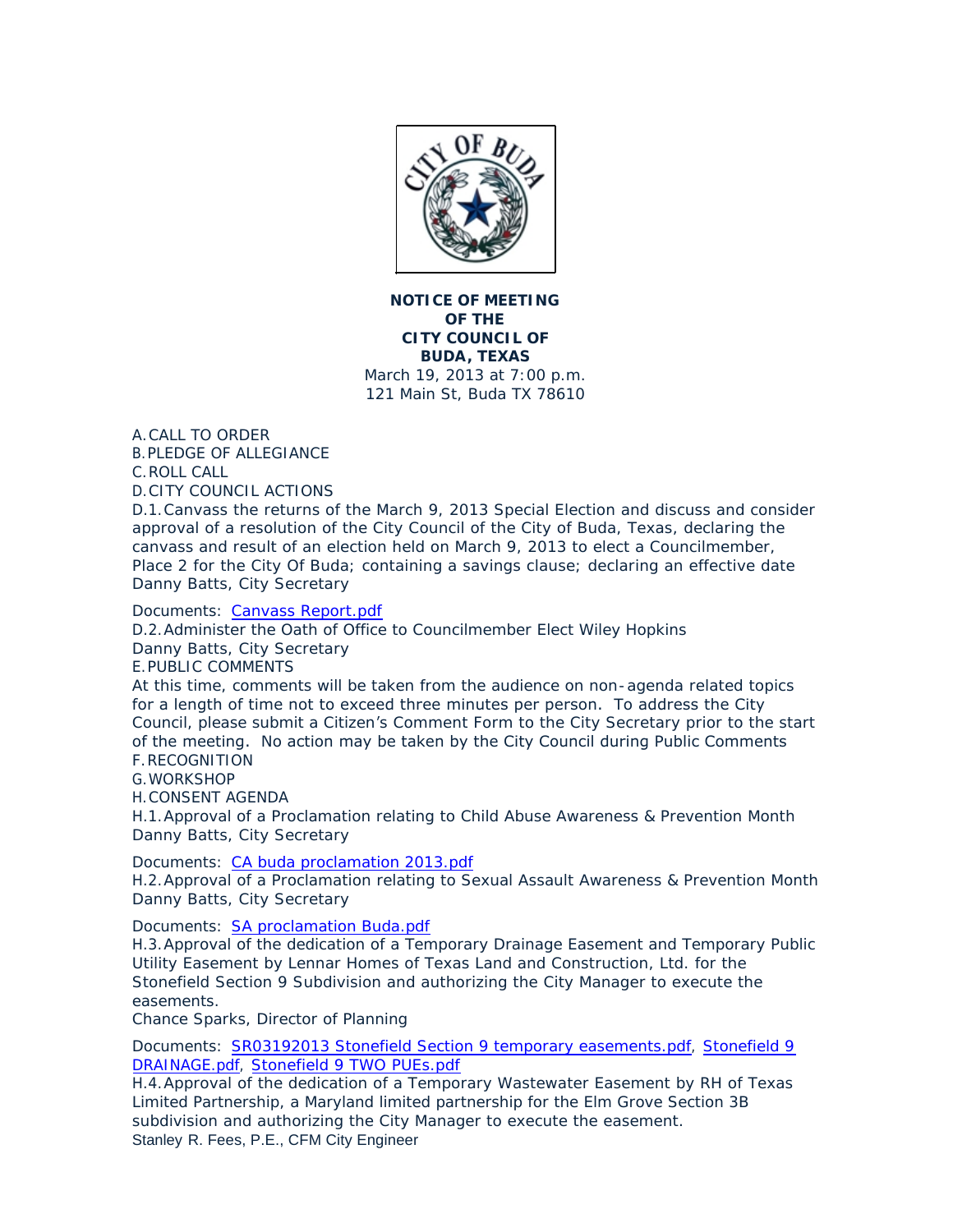Documents: SR03192013 Wastewater Easement Dedication for Elm Grove Section 3B.pdf, [Elm Grove 3B Temporary WW Easement.pdf](http://ci.buda.tx.us/AgendaCenter/ViewFile/Item/221?fileID=556)

H.5. Approval of the minutes of the City Council meeting of 03/05/2013 Danny Batts, City Secretary

Documents: [03-05-2013 Rev.pdf](http://ci.buda.tx.us/AgendaCenter/ViewFile/Item/228?fileID=580)

H.6. Approval of the Performance Agreement between the Buda EDC and CSI Printing. Ann Miller, Buda EDC

Documents: [CIty Countil Meeting - Resolution Reading \(2\).pdf](http://ci.buda.tx.us/AgendaCenter/ViewFile/Item/198?fileID=577) I. PRESENTATION I.1. Presentation by the Texas Main Street Program regarding potential participation in the program. Chance Sparks, Director of Planning

Debra Farst, State Coordinator, Texas Main Street Program

Documents: [SR031913 Main Street.pdf](http://ci.buda.tx.us/AgendaCenter/ViewFile/Item/225?fileID=560)

PUBLIC HEARINGS J.

REGULAR AGENDA ITEMS K.

K.1. Deliberation and possible action on awarding the bid for construction of the Safe Routes to Schools project contingent upon TxDOT approval and authorizing the City Manager to execute the contract.

Stanley Fees, P.E., CFM, City Engineer

Documents: SR 03192013 Safe Routes to Schools Bid Award Recommendation Staff Report.pdf, [BUD003\\_Bid Award Recommendation\\_2013-3-5.pdf,](http://ci.buda.tx.us/AgendaCenter/ViewFile/Item/220?fileID=551) [Standard Form of](http://ci.buda.tx.us/AgendaCenter/ViewFile/Item/220?fileID=552)  Agreement betwen Owner and Contractor.pdf, [Buda SRTS Plan maps.pdf](http://ci.buda.tx.us/AgendaCenter/ViewFile/Item/220?fileID=553), [09062012 CIP](http://ci.buda.tx.us/AgendaCenter/ViewFile/Item/220?fileID=554)  Project Expenditure Summary.pdf

K.2. Deliberation and possible action on the first reading of an ordinance amending the official zoning map of the City of Buda to change the existing zoning of C3/R3 to C3/R3/MFR on approximately 20.09 acres of land in the Josephus S. Irvine Survey, Hays County, Texas, being a portion of the 221 Drive Commercial Subidivision. Chance Sparks, Director of Planning

Documents: [1 SR031913 Main Street East rezoning.pdf,](http://ci.buda.tx.us/AgendaCenter/ViewFile/Item/223?fileID=565) 1a ORD \_\_\_\_\_\_- \_\_\_\_ - Main Street East tract.pdf, [Property owner letter.pdf,](http://ci.buda.tx.us/AgendaCenter/ViewFile/Item/223?fileID=572) [Main Street East Rezoning.pdf](http://ci.buda.tx.us/AgendaCenter/ViewFile/Item/223?fileID=567), [Main](http://ci.buda.tx.us/AgendaCenter/ViewFile/Item/223?fileID=568)  Street East Zoning Map.pdf, [Noise attenuation memo updated.pdf,](http://ci.buda.tx.us/AgendaCenter/ViewFile/Item/223?fileID=570) [Noise attenuation](http://ci.buda.tx.us/AgendaCenter/ViewFile/Item/223?fileID=569)  exhibit.pdf, [possible deed restriction for multifamily.pdf](http://ci.buda.tx.us/AgendaCenter/ViewFile/Item/223?fileID=571)

K.3. Deliberation and possible action on the first reading of an ordinance limiting parking of commercial motor vehicles upon certain public and private properties. Chance Sparks, Director of Planning

Documents: [SR031913 Mesquite parking limits.pdf](http://ci.buda.tx.us/AgendaCenter/ViewFile/Item/231?fileID=583), [Mesquite Commercial Vehicle P](http://ci.buda.tx.us/AgendaCenter/ViewFile/Item/231?fileID=582)arking Ordinance.pdf, [Comparison of ordinances.pdf](http://ci.buda.tx.us/AgendaCenter/ViewFile/Item/231?fileID=581)

K.4. Deliberation and possible action on the second reading of an ordinance prohibiting overnight parking of commercial motor vehicles and campers upon private property. Chance Sparks, Director of Planning

Documents: [SR031913 overnight parking limits.pdf,](http://ci.buda.tx.us/AgendaCenter/ViewFile/Item/222?fileID=579) Draft Overnight Parking Ordinance.pdf

K.5. Discuss and consider approval of a salary scale for Buda Police Officers Bo Kidd

Documents: [SalaryScales.pdf](http://ci.buda.tx.us/AgendaCenter/ViewFile/Item/226?fileID=558), [Salary StepsII.pptx,](http://ci.buda.tx.us/AgendaCenter/ViewFile/Item/226?fileID=559) [Agenda Summary SalarySteps.docx](http://ci.buda.tx.us/AgendaCenter/ViewFile/Item/226?fileID=564) L. EXECUTIVE SESSION

L.1. Pursuant to 551.071, seek the advice of the City Attorney on legal issues related to the appeal of zoning decisions and litigation pending against the City's Board of Adjustment, CellTex Site Services, Ltd. v. City of Buda and the Zoning Board of Adjustment of the City of Buda. Ross Fischer, City Attorney

M. STAFF REPORTS

M.1. City Manager's Report